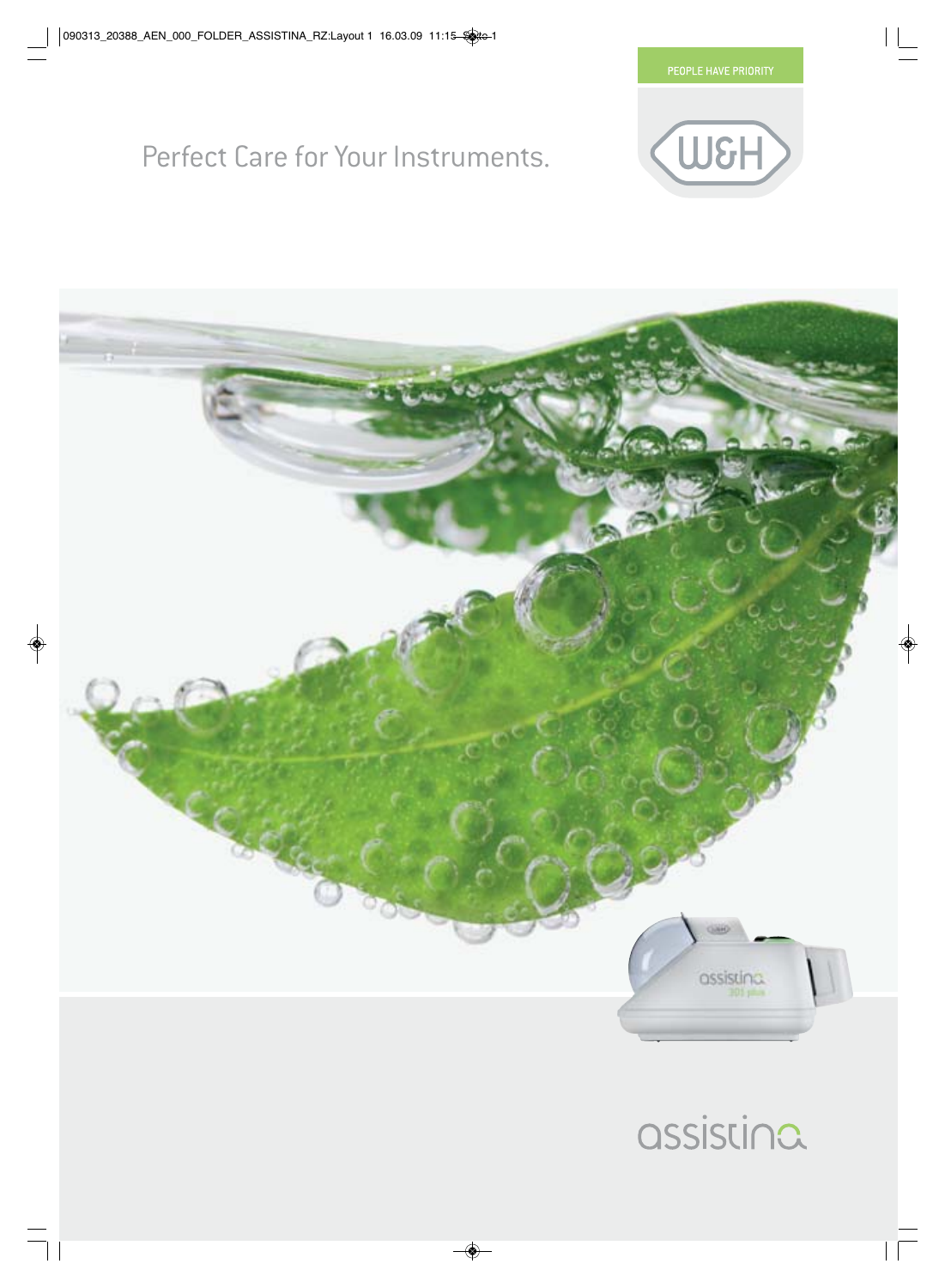## Perfectly maintained instruments are longer lasting.



#### **Advantages of Assistina maintenance**

Instruments maintained with the Assistina give considerably longer working life which results in substantially reduced servicing and repair costs. This rationale is based on rotational lubrication of the instrument with high quality W&H Service Oil. The rotation ensures the optimum flow of oil to internal components, whilst grime and other matter is removed by

the cleaning fluid, resulting in minimal friction, less wear and longer life.

#### **Additional features**

Because of the automatic oil dispensing system, only a small amount of oil is released during each maintenance cycle to provide optimum lubrication, making it very economical with no need for further lubrication.

### **Perfect in the Assistina: W&H Service Oil F1.**

W&H Service Oil F1 is a product of W&H research. It has been developed hand in hand with modern W&H instrument technology. This oil gives you the confidence of knowing that you are providing your W&H instruments with the best possible care.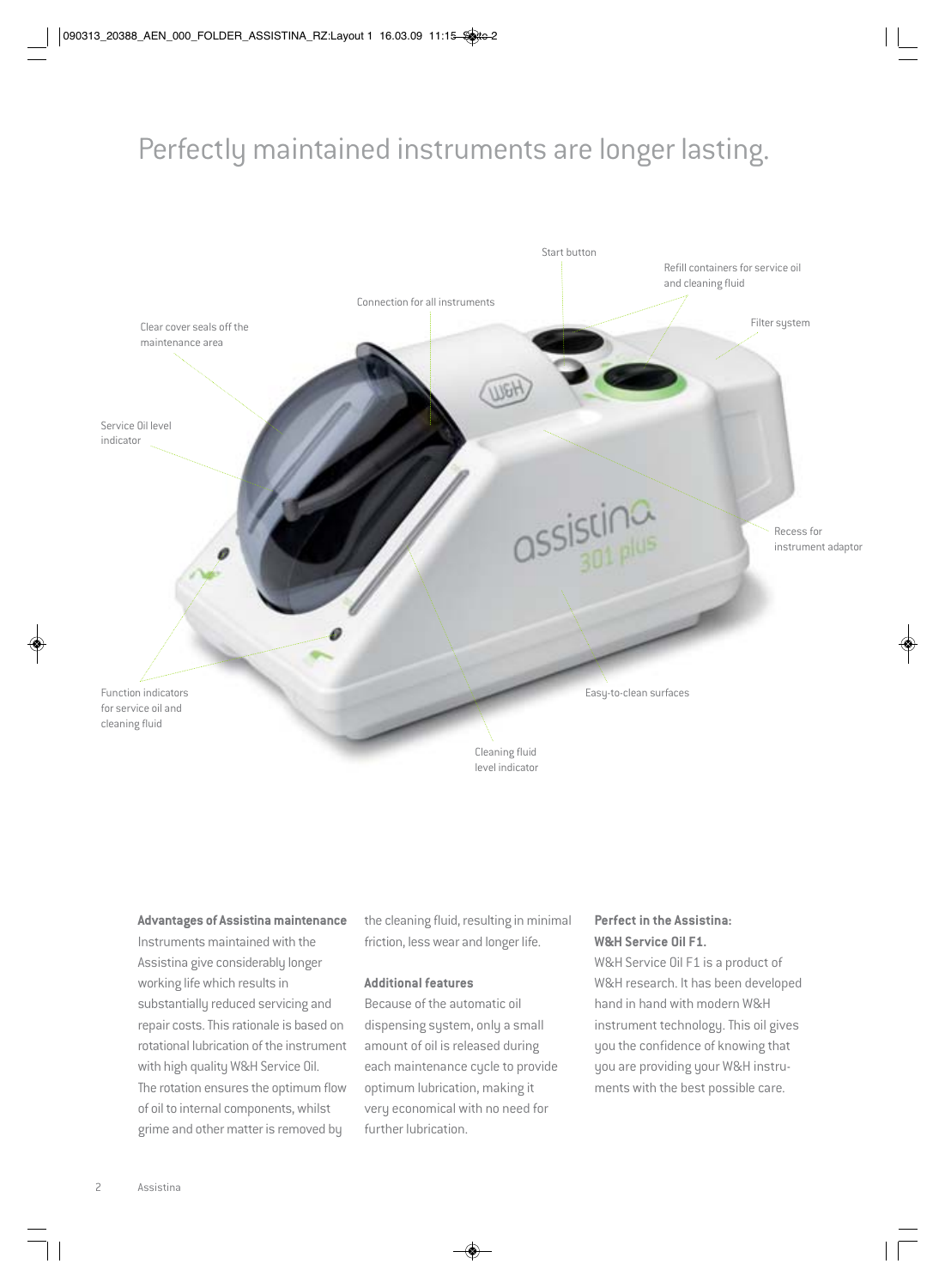# Maintenance at the touch-of-a-button: with cleaning fluid and W&H Service Oil.

By pressing a button the maintenance process is started automatically. Rotational lubrication, internal cleaning of spray channels and final flushing through with compressed air takes a very short time leaving perfectly maintained instruments, ready for sterilization.



and canisters superfluous. A filter system ensures that only clean air emerges making sure that the environment is fully protected.

- and spray air channels with cleaning fluid
- > Flushing through with compressed air

The Assistina is also supplied with a full 1 year warranty.

equipment.